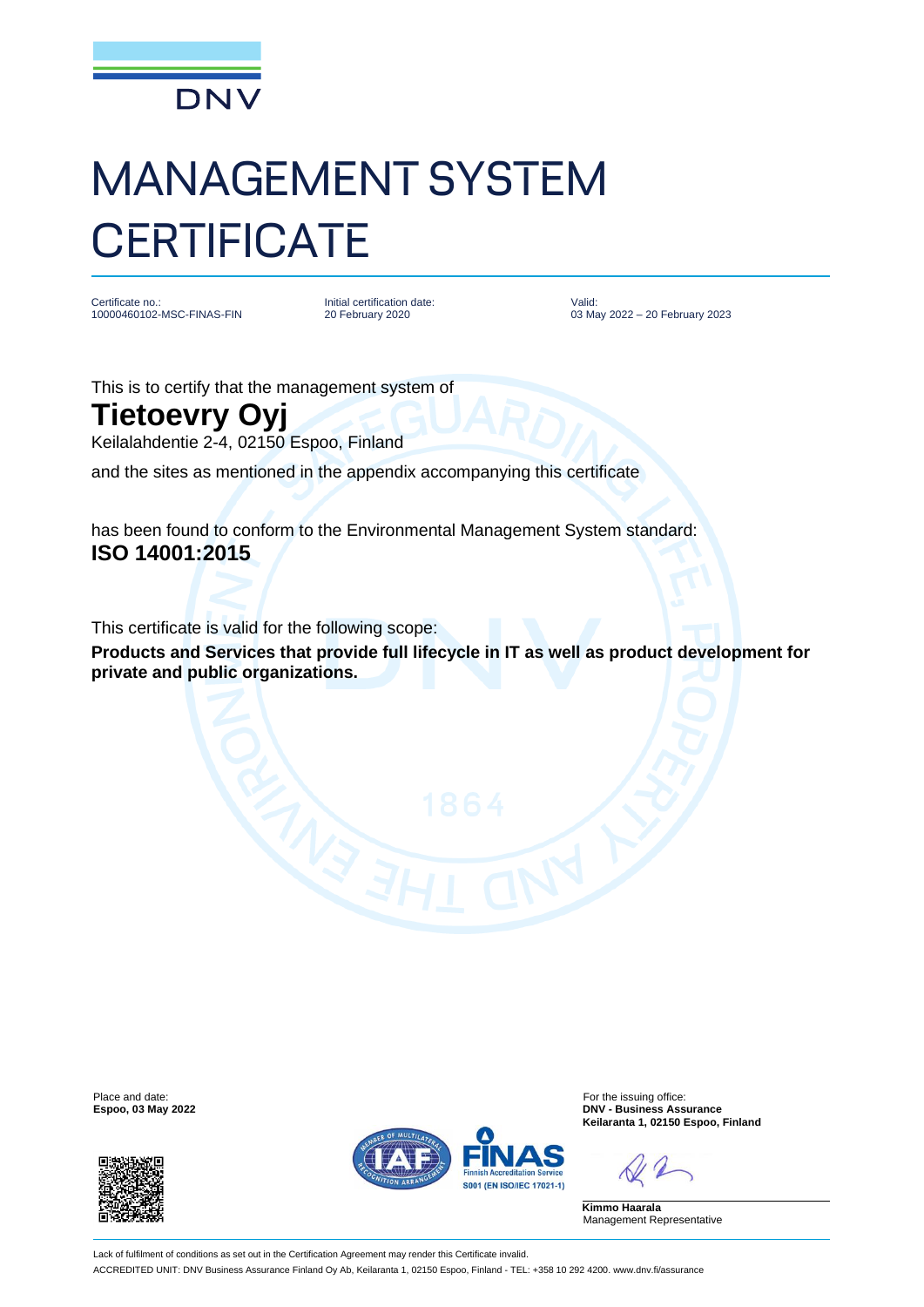

Place and date: Espoo, 03 May 2022

## **Appendix to Certificate**

## **Tietoevry Oyj**

Locations included in the certification are as follows:

| <b>Site Name</b>                     | <b>Site Address</b>                                                                                 | <b>Site Scope</b>                                                                                                                     |
|--------------------------------------|-----------------------------------------------------------------------------------------------------|---------------------------------------------------------------------------------------------------------------------------------------|
| Tieto Austria GmbH (Graz)            | Brückenkopfgasse 1, 8020 Graz, Austria                                                              | Products and Services that provide full<br>lifecycle in IT as well as product<br>development for private and public<br>organizations. |
| Tieto Austria GmbH (Linz)            | Rainerstraße 6-8, 4020 Linz, Austria                                                                | Products and Services that provide full<br>lifecycle in IT as well as product<br>development for private and public<br>organizations. |
| Tieto Austria GmbH (Vienna)          | Handelskai 94-96, Millenium Tower,<br>33rd Floor, 1200 Vienna, Austria                              | Products and Services that provide full<br>lifecycle in IT as well as product<br>development for private and public<br>organizations. |
| Tieto China Co., Ltd. (Beijing)      | No. 36 North 3rd Ring East Road, Beijing,<br>China 100010                                           | Products and Services that provide full<br>lifecycle in IT as well as product<br>development for private and public<br>organizations. |
| Tieto China Co., Ltd. (Chengdu)      | 2nd Tian Hua Rd, Tianfu Software Park,<br>No.219, 15th Floor, Building C15<br>Chengdu, China 610041 | Products and Services that provide full<br>lifecycle in IT as well as product<br>development for private and public<br>organizations. |
| Tieto Czech s.r.o. (Brno)            | Londýnské nám. 886/4,<br>639 00 Brno-střed-Štýřice-Brno-střed,<br>Czech Republic                    | Products and Services that provide full<br>lifecycle in IT as well as product<br>development for private and public<br>organizations. |
| Tieto Czech s.r.o. (Ostrava)         | 28 října 3346/91, 0702 00 Ostrava,<br>Czech Republic                                                | Products and Services that provide full<br>lifecycle in IT as well as product<br>development for private and public<br>organizations. |
| Tieto Denmark A/S (Holte)            | Kongevejen 400c, 2840 Holte, Denmark                                                                | Products and Services that provide full<br>lifecycle in IT as well as product<br>development for private and public<br>organizations. |
| Tieto Denmark A/S (Viby)             | Åhave Parkvej 31, 8260 Viby, Denmark                                                                | Products and Services that provide full<br>lifecycle in IT as well as product<br>development for private and public<br>organizations. |
| Tieto Estonia AS (Tallinn)           | A.H. Tammsaare tee 47, 11316 Tallinn,<br>Estonia                                                    | Products and Services that provide full<br>lifecycle in IT as well as product<br>development for private and public<br>organizations. |
| Tieto Estonia AS (Tartu)             | Sõbra 54, 51013 Tartu, Estonia                                                                      | Products and Services that provide full<br>lifecycle in IT as well as product<br>development for private and public<br>organizations. |
| Tieto Finland Oy (Espoo, Datacenter) | Espoo, Finland                                                                                      | Products and Services that provide full<br>lifecycle in IT as well as product<br>development for private and public<br>organizations. |

Lack of fulfilment of conditions as set out in the Certification Agreement may render this Certificate invalid.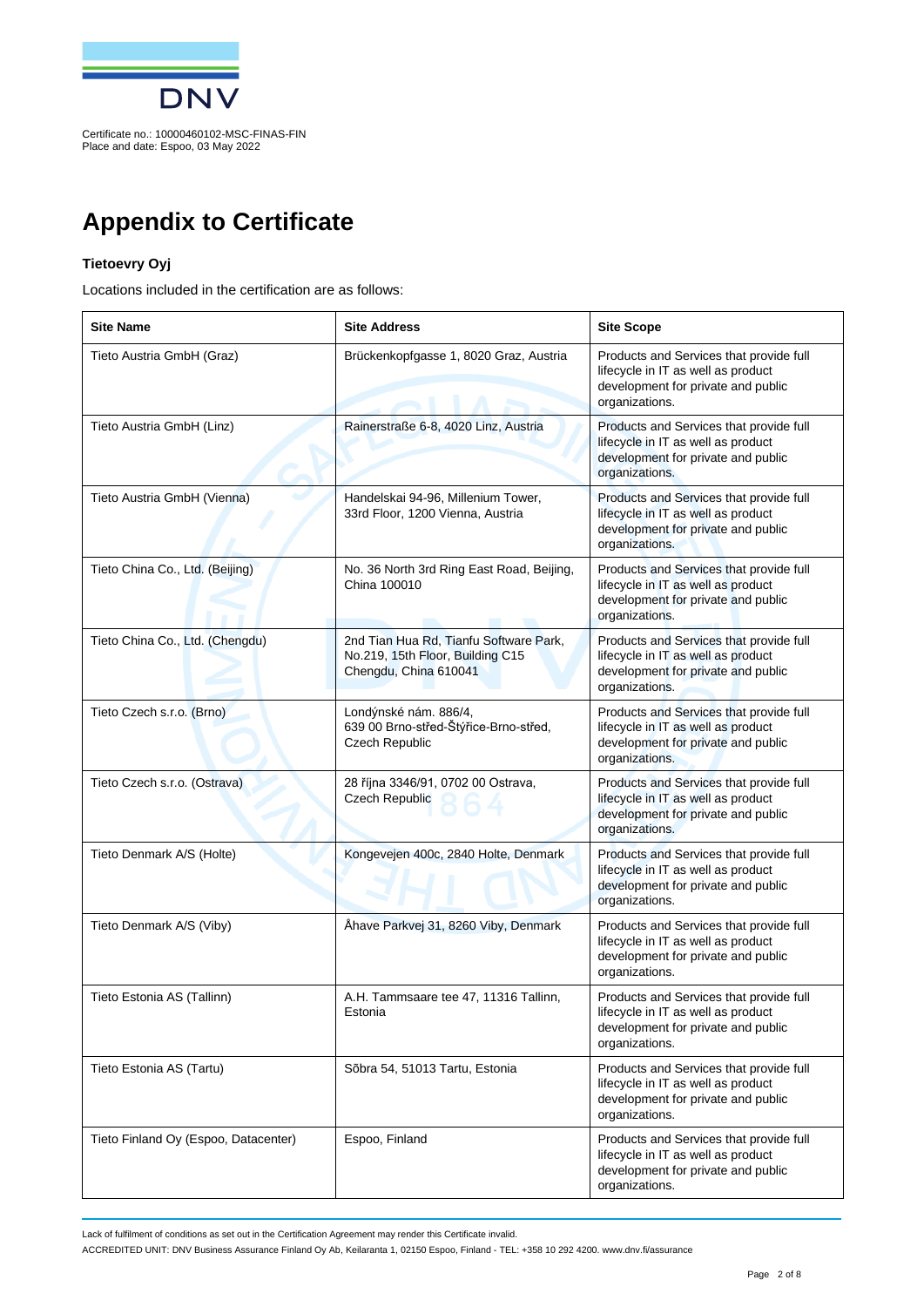

| <b>Site Name</b>                        | <b>Site Address</b>                                      | <b>Site Scope</b>                                                                                                                     |
|-----------------------------------------|----------------------------------------------------------|---------------------------------------------------------------------------------------------------------------------------------------|
| Tieto Finland Oy (Espoo, Datacenter)    | Espoo, Finland                                           | Products and Services that provide full<br>lifecycle in IT as well as product<br>development for private and public<br>organizations. |
| Tieto Finland Oy (Helsinki, Datacenter) | Helsinki, Finland                                        | Products and Services that provide full<br>lifecycle in IT as well as product<br>development for private and public<br>organizations. |
| Tieto Finland Oy (Hämeenlinna)          | Vankanlähde 7, 13100 Hämeenlinna,<br>Finland             | Products and Services that provide full<br>lifecycle in IT as well as product<br>development for private and public<br>organizations. |
| Tieto Finland Oy (Joensuu)              | Länsikatu 15, 80110 Joensuu, Finland                     | Products and Services that provide full<br>lifecycle in IT as well as product<br>development for private and public<br>organizations. |
| Tieto Finland Oy (Jyväskylä)            | Mattilanniemi 6-8, 40100 Jyväskylä,<br>Finland           | Products and Services that provide full<br>lifecycle in IT as well as product<br>development for private and public<br>organizations. |
| Tieto Finland Oy (Kuopio)               | Microkatu 1, 70210 Kuopio, Finland                       | Products and Services that provide full<br>lifecycle in IT as well as product<br>development for private and public<br>organizations. |
| Tieto Finland Oy (Lahti)                | Askonkatu 9, 15520 Lahti, Finland                        | Products and Services that provide full<br>lifecycle in IT as well as product<br>development for private and public<br>organizations. |
| Tieto Finland Oy (Lappeenranta)         | Teknologiapuistonkatu 10,<br>53850 Lappeenranta, Finland | Products and Services that provide full<br>lifecycle in IT as well as product<br>development for private and public<br>organizations. |
| Tieto Finland Oy (Oulu)                 | Yrttipellontie 1 A, 90230 Oulu, Finland                  | Products and Services that provide full<br>lifecycle in IT as well as product<br>development for private and public<br>organizations. |
| Tieto Finland Oy (Pori)                 | Itäpuisto 7 B, 28100 Pori, Finland                       | Products and Services that provide full<br>lifecycle in IT as well as product<br>development for private and public<br>organizations. |
| Tieto Finland Oy (Raahe)                | Rantakatu 8 E, 92100 Raahe, Finland                      | Products and Services that provide full<br>lifecycle in IT as well as product<br>development for private and public<br>organizations. |
| Tieto Finland Oy (Tampere)              | Hatanpään valtatie 30, 33100 Tampere,<br>Finland         | Products and Services that provide full<br>lifecycle in IT as well as product<br>development for private and public<br>organizations. |
| Tieto Finland Oy (Turku)                | Joukahaisenkatu 1, 20520 Turku, Finland                  | Products and Services that provide full<br>lifecycle in IT as well as product<br>development for private and public<br>organizations. |
| Tieto Finland Oy (Vaasa)                | Yrittäjänkatu 17, 65380 Vaasa, Finland                   | Products and Services that provide full<br>lifecycle in IT as well as product<br>development for private and public<br>organizations. |

Lack of fulfilment of conditions as set out in the Certification Agreement may render this Certificate invalid.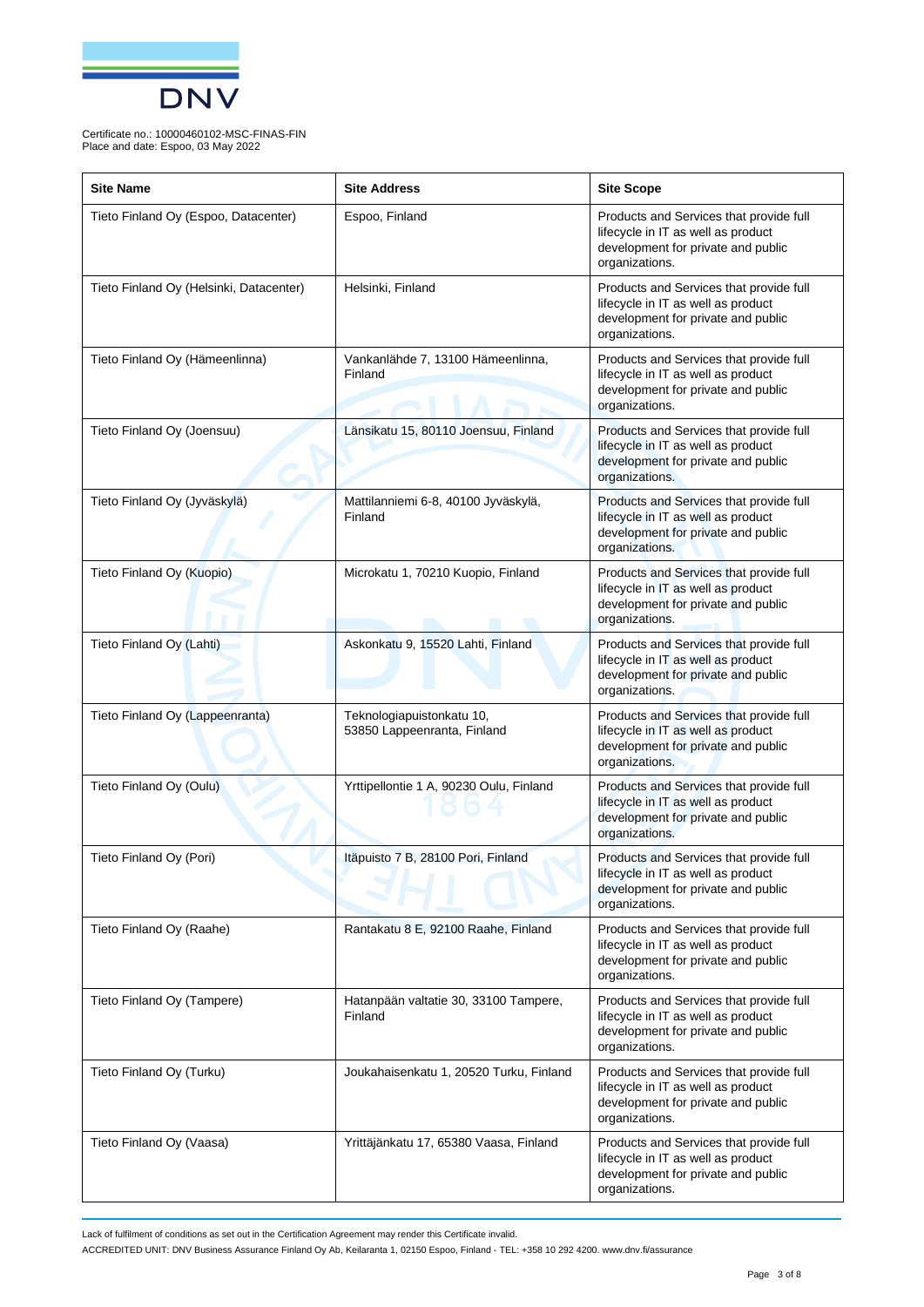

| <b>Site Name</b>                                       | <b>Site Address</b>                                                                 | <b>Site Scope</b>                                                                                                                     |
|--------------------------------------------------------|-------------------------------------------------------------------------------------|---------------------------------------------------------------------------------------------------------------------------------------|
| EVRY Card Services Oy (Vantaa)                         | Koivuhaantie 2-4 B, 01510 Vantaa, Finland                                           | Products and Services that provide full<br>lifecycle in IT as well as product<br>development for private and public<br>organizations. |
| Tieto Global Oy France (Paris)                         | 60 Avenue Charles de Gaulle,<br>92200, Neuilly-sur-Seine, France                    | Products and Services that provide full<br>lifecycle in IT as well as product<br>development for private and public<br>organizations. |
| Tieto Germany GmbH                                     | Im Gewerbepark C15, 93059 Regensburg,<br>Germany                                    | Products and Services that provide full<br>lifecycle in IT as well as product<br>development for private and public<br>organizations. |
| Tieto India Pvt. Ltd. (Pune)                           | Wing 1, Cluster D, EON Free Zone,<br>Kharadi, Pune - 411 014, Maharashtra,<br>India | Products and Services that provide full<br>lifecycle in IT as well as product<br>development for private and public<br>organizations. |
| Tieto Latvia SIA (Riga)                                | Gustava Zemgala gatve 76,<br>Riga, 1039, Latvia                                     | Products and Services that provide full<br>lifecycle in IT as well as product<br>development for private and public<br>organizations. |
| EVRY Card Services AS (Riga)                           | Biekensalas 21, Riga, 1004, Latvia                                                  | Products and Services that provide full<br>lifecycle in IT as well as product<br>development for private and public<br>organizations. |
| Tieto Lietuva UAB (Vilnius)                            | Lvovo 105A, 08104, Vilnius, Lithuania                                               | Products and Services that provide full<br>lifecycle in IT as well as product<br>development for private and public<br>organizations. |
| Tietoevry Norway AS (Bergen)                           | Folke Bernadottes vei 40,<br>5147 Fyllingsdalen, Norway                             | Products and Services that provide full<br>lifecycle in IT as well as product<br>development for private and public<br>organizations. |
| Tietoevry Norway AS (Brumunddal)                       | Strandveien 2, 2380 Brumunddal, Norway                                              | Products and Services that provide full<br>lifecycle in IT as well as product<br>development for private and public<br>organizations. |
| <b>Tietoevry Norway AS</b><br>(Fetsund, Datacenter)    | Fetsund, Norway                                                                     | Products and Services that provide full<br>lifecycle in IT as well as product<br>development for private and public<br>organizations. |
| Tietoevry Norway AS (Fornebu)                          | Snarøyveien 30A, 1330 Fornebu, Norway                                               | Products and Services that provide full<br>lifecycle in IT as well as product<br>development for private and public<br>organizations. |
| Tietoevry Norway AS (Gjøvik, Datacenter)               | Gjøvik, Norway                                                                      | Products and Services that provide full<br>lifecycle in IT as well as product<br>development for private and public<br>organizations. |
| <b>Tietoevry Norway AS</b><br>(Haugesund, Spannaveien) | Spannaveien 152, 5535 Haugesund,<br>Norway                                          | Products and Services that provide full<br>lifecycle in IT as well as product<br>development for private and public<br>organizations. |
| Tietoevry Norway AS (Kristiansand)                     | Kjøita 6 og 21, 4630 Kristiansand, Norway                                           | Products and Services that provide full<br>lifecycle in IT as well as product<br>development for private and public<br>organizations. |

Lack of fulfilment of conditions as set out in the Certification Agreement may render this Certificate invalid.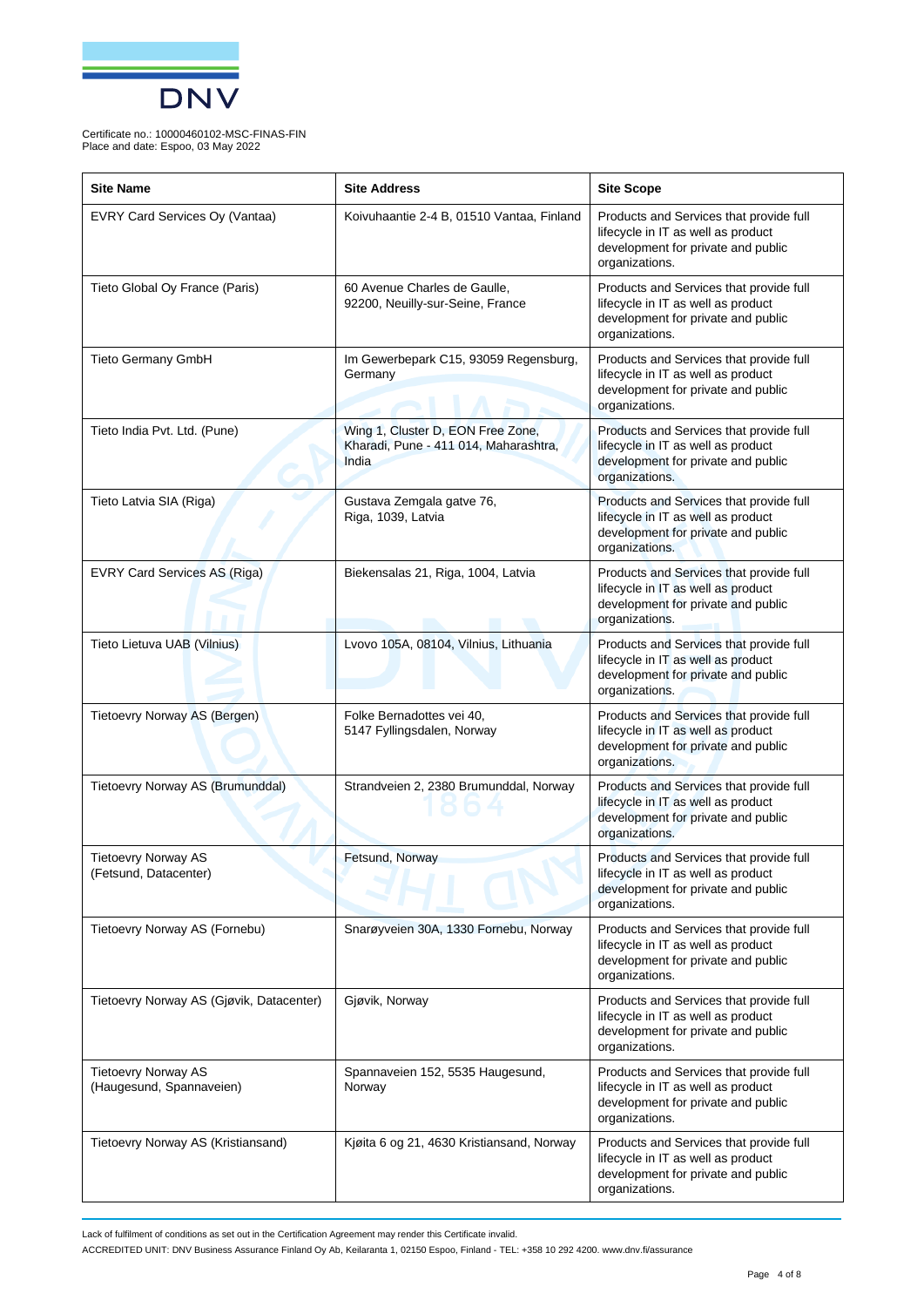

| <b>Site Name</b>                                      | <b>Site Address</b>                                           | <b>Site Scope</b>                                                                                                                     |
|-------------------------------------------------------|---------------------------------------------------------------|---------------------------------------------------------------------------------------------------------------------------------------|
| Tietoevry Norway AS (Lillehammer)                     | Kirkegata 45, 2609 Lillehammer, Norway                        | Products and Services that provide full<br>lifecycle in IT as well as product<br>development for private and public<br>organizations. |
| EVRY Card Services AS (Mo)                            | Stigerplatåveien 23, 8626 Mo i Rana,<br>Norway                | Products and Services that provide full<br>lifecycle in IT as well as product<br>development for private and public<br>organizations. |
| Tietoevry Norway AS (Molde)                           | Britveien 4, 6410 Molde, Norway                               | Products and Services that provide full<br>lifecycle in IT as well as product<br>development for private and public<br>organizations. |
| Tietoevry Norway AS (Porsgrunn)                       | Herøya industripark, Hydroveien 55,<br>3936 Porsgrunn, Norway | Products and Services that provide full<br>lifecycle in IT as well as product<br>development for private and public<br>organizations. |
| Tietoevry Norway AS (Sandefjord)                      | Skolmar 32C, 3232 Sandefjord, Norway                          | Products and Services that provide full<br>lifecycle in IT as well as product<br>development for private and public<br>organizations. |
| Tietoevry Norway AS (Sarpsborg)                       | Kalnesveien 5, Sarpsborg, Norway                              | Products and Services that provide full<br>lifecycle in IT as well as product<br>development for private and public<br>organizations. |
| Tietoevry Norway AS (Ski)                             | Vestveien 18, 1400 Ski, Norway                                | Products and Services that provide full<br>lifecycle in IT as well as product<br>development for private and public<br>organizations. |
| <b>Tietoevry Norway AS</b><br>(Stavanger, Datacenter) | Rennesøy, Norway                                              | Products and Services that provide full<br>lifecycle in IT as well as product<br>development for private and public<br>organizations. |
| Tietoevry Norway AS (Stavanger)                       | Maskinveien 15, 4033 Stavanger, Norway                        | Products and Services that provide full<br>lifecycle in IT as well as product<br>development for private and public<br>organizations. |
| Tietoevry Norway AS (Trondheim)                       | Sluppenveien 17 A, 7037 Trondheim,<br>Norway                  | Products and Services that provide full<br>lifecycle in IT as well as product<br>development for private and public<br>organizations. |
| Tietoevry Norway AS (Oslo, Datacenter)                | Oslo, Norway                                                  | Products and Services that provide full<br>lifecycle in IT as well as product<br>development for private and public<br>organizations. |
| Tietoevry Norway AS (Ålesund)                         | Notenesgata 14, 6002 Ålesund, Norway                          | Products and Services that provide full<br>lifecycle in IT as well as product<br>development for private and public<br>organizations. |
| Tieto Poland Sp. z.o.o. (Gliwice)                     | Kopalniana 14E, 44-100 Gliwice, Poland                        | Products and Services that provide full<br>lifecycle in IT as well as product<br>development for private and public<br>organizations. |
| Tieto Poland Sp. z.o.o. (Kraków)                      | ul. Wadowicka 6, 30-415 Kraków, Poland                        | Products and Services that provide full<br>lifecycle in IT as well as product<br>development for private and public<br>organizations. |

Lack of fulfilment of conditions as set out in the Certification Agreement may render this Certificate invalid.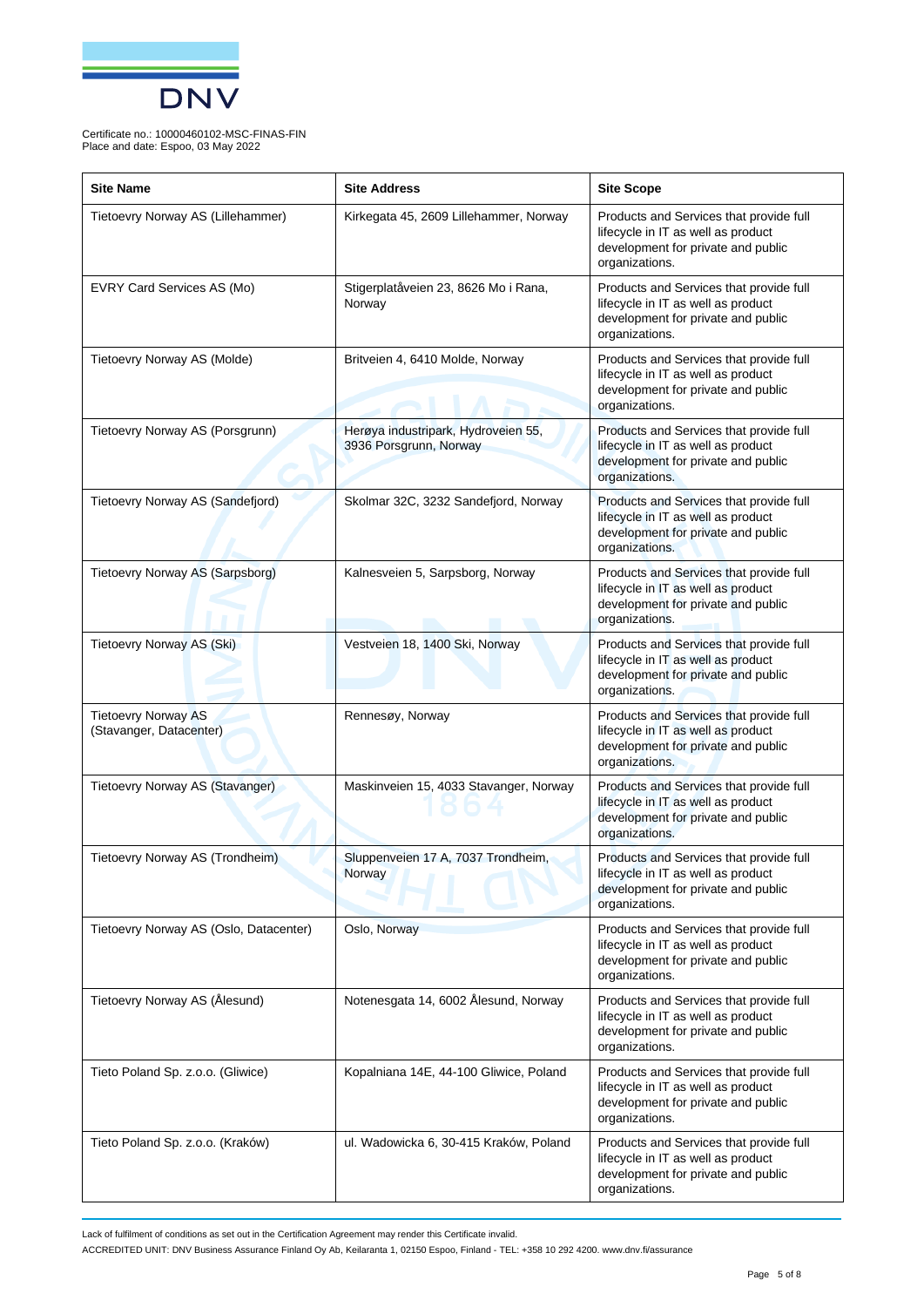

| <b>Site Name</b>                                                                        | <b>Site Address</b>                              | <b>Site Scope</b>                                                                                                                     |
|-----------------------------------------------------------------------------------------|--------------------------------------------------|---------------------------------------------------------------------------------------------------------------------------------------|
| Tieto Poland Sp. z o.o. (Szczecin)                                                      | Aleja Piastów 30, 71-064 Szczecin, Poland        | Products and Services that provide full<br>lifecycle in IT as well as product<br>development for private and public<br>organizations. |
| Tieto Poland Sp. z.o.o (Warsaw)                                                         | Widok 16, 05-800 Warsaw, Poland                  | Products and Services that provide full<br>lifecycle in IT as well as product<br>development for private and public<br>organizations. |
| Tieto Poland Sp. z o.o. (Wroclaw)                                                       | Szczytnicka 11, 50-382 Wroclaw, Poland           | Products and Services that provide full<br>lifecycle in IT as well as product<br>development for private and public<br>organizations. |
| <b>EVRY Card Services AB</b><br>(Bromma, Datacenter)                                    | Bromma, Sweden                                   | Products and Services that provide full<br>lifecycle in IT as well as product<br>development for private and public<br>organizations. |
| EVRY Sweden AB (Eskilstuna)                                                             | Drottninggatan 16, 632 20, Eskilstuna,<br>Sweden | Products and Services that provide full<br>lifecycle in IT as well as product<br>development for private and public<br>organizations. |
| Tieto Sweden AB (Falun)                                                                 | Slaggatan 17, 791 71, Falun, Sweden              | Products and Services that provide full<br>lifecycle in IT as well as product<br>development for private and public<br>organizations. |
| <b>Tieto Sweden AB</b><br>EVRY Sweden AB (Göteborg)                                     | Kämpegatan 3, 411 04, Göteborg, Sweden           | Products and Services that provide full<br>lifecycle in IT as well as product<br>development for private and public<br>organizations. |
| Avega                                                                                   | Östra Hamngatan 36, Göteborg, Sweden             | Products and Services that provide full<br>lifecycle in IT as well as product<br>development for private and public<br>organizations. |
| EVRY Sweden AB (Halmstad)                                                               | Gamletullsgatan 12, 302 27, Halmstad,<br>Sweden  | Products and Services that provide full<br>lifecycle in IT as well as product<br>development for private and public<br>organizations. |
| <b>Tieto Sweden AB</b><br>EVRY Sweden AB (Jönköping)                                    | Vaggerydsgatan 1, 553 30, Jönköping,<br>Sweden   | Products and Services that provide full<br>lifecycle in IT as well as product<br>development for private and public<br>organizations. |
| Tieto Sweden AB (Kalix)                                                                 | Skolgatan 15, 952 32, Kalix, Sweden              | Products and Services that provide full<br>lifecycle in IT as well as product<br>development for private and public<br>organizations. |
| Tieto Sweden AB (Kalmar)                                                                | Fartygsgatan 6, 392 30, Kalmar, Sweden           | Products and Services that provide full<br>lifecycle in IT as well as product<br>development for private and public<br>organizations. |
| <b>Tieto Sweden AB</b><br>Tieto Sweden Support Services AB<br>EVRY Sweden AB (Karlstad) | Tullhusgatan 1A, 652 26, Karlstad,<br>Sweden     | Products and Services that provide full<br>lifecycle in IT as well as product<br>development for private and public<br>organizations. |
| Tieto Sweden AB (Kista)                                                                 | Isafjordsgatan 69B, 164 40, Kista, Sweden        | Products and Services that provide full<br>lifecycle in IT as well as product<br>development for private and public<br>organizations. |

Lack of fulfilment of conditions as set out in the Certification Agreement may render this Certificate invalid.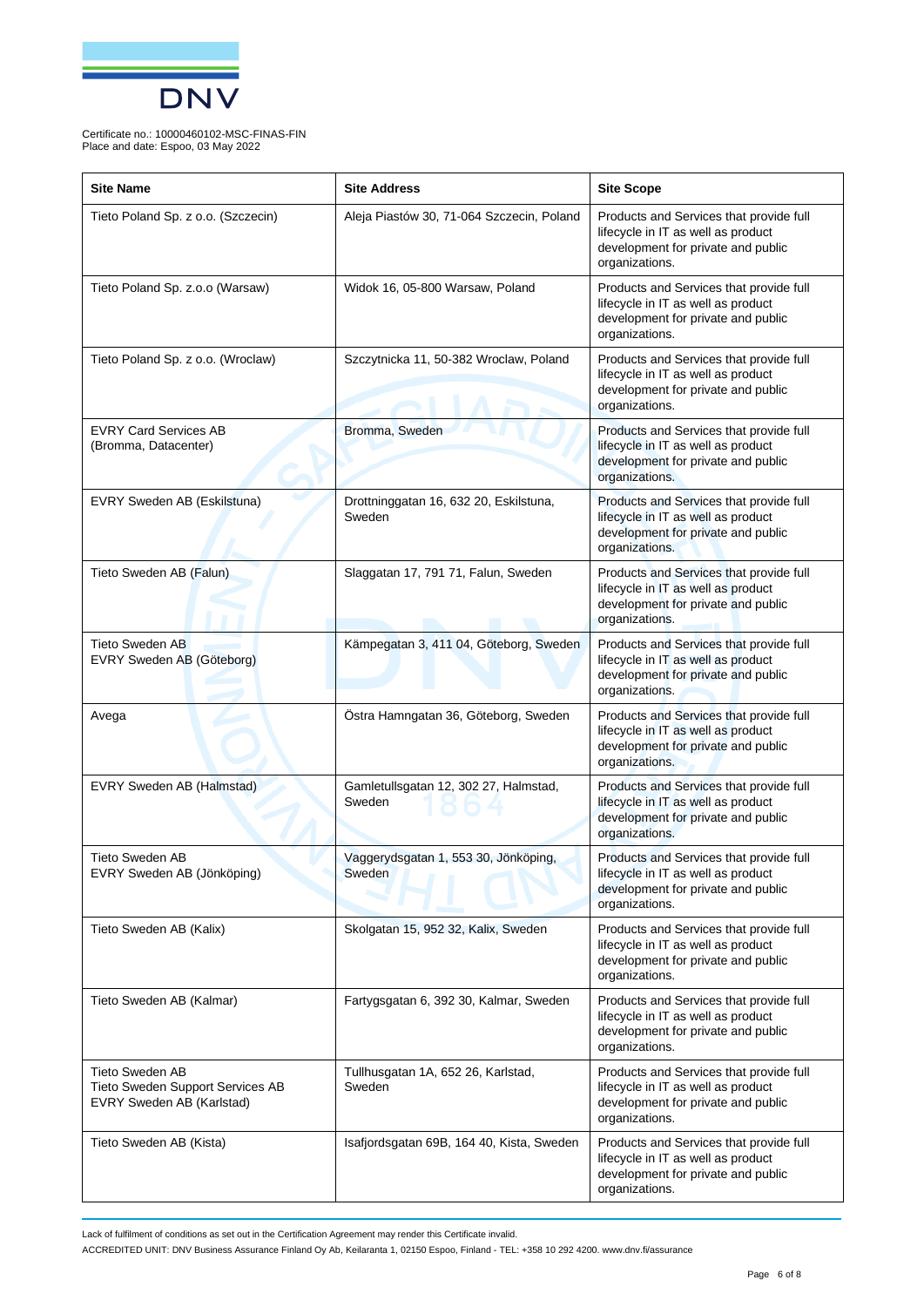

| <b>Site Name</b>                                                                               | <b>Site Address</b>                                  | <b>Site Scope</b>                                                                                                                     |
|------------------------------------------------------------------------------------------------|------------------------------------------------------|---------------------------------------------------------------------------------------------------------------------------------------|
| EVRY Sweden AB (Kristianstad)                                                                  | Barbackagatan 2, 291 32, Kristianstad,<br>Sweden     | Products and Services that provide full<br>lifecycle in IT as well as product<br>development for private and public<br>organizations. |
| Tieto Sweden AB (Linköping)                                                                    | Teknikringen 8D, 583 30, Linköping,<br>Sweden        | Products and Services that provide full<br>lifecycle in IT as well as product<br>development for private and public<br>organizations. |
| EVRY Sweden AB (Linköping)                                                                     | Universitetsvägen 14, 583 30, Linköping,<br>Sweden   | Products and Services that provide full<br>lifecycle in IT as well as product<br>development for private and public<br>organizations. |
| <b>Tieto Sweden AB</b><br>Tieto Sweden Support Services AB (Luleå)                             | Magasingatan 8, 972 31, Luleå, Sweden                | Products and Services that provide full<br>lifecycle in IT as well as product<br>development for private and public<br>organizations. |
| <b>Tieto Sweden AB</b><br><b>EVRY Sweden AB</b><br>Tieto Sweden Support Services AB<br>(Malmö) | Hallenborgs gata 1A, 211 20, Malmö,<br>Sweden        | Products and Services that provide full<br>lifecycle in IT as well as product<br>development for private and public<br>organizations. |
| <b>Tieto Sweden AB</b><br><b>Tieto Sweden Support Services AB</b><br>(Skellefteå)              | Kyrkgränd 5, 931 34, Skellefteå, Sweden              | Products and Services that provide full<br>lifecycle in IT as well as product<br>development for private and public<br>organizations. |
| Tieto Sweden AB (Skövde)                                                                       | Kaplansgatan 18, 541 34, Skövde,<br>Sweden           | Products and Services that provide full<br>lifecycle in IT as well as product<br>development for private and public<br>organizations. |
| EVRY Sweden AB (Solna)                                                                         | Ekensbergsvägen 113, 171 79, Solna,<br>Sweden        | Products and Services that provide full<br>lifecycle in IT as well as product<br>development for private and public<br>organizations. |
| <b>Tieto Sweden AB</b><br>Tieto Sweden Support Services AB<br>(Stockholm)                      | Fjärde Bassängvägen 15,<br>115 83, Stockholm, Sweden | Products and Services that provide full<br>lifecycle in IT as well as product<br>development for private and public<br>organizations. |
| Tieto Sweden AB (Sundsvall)                                                                    | Bankgatan 13, 852 31, Sundsvall, Sweden              | Products and Services that provide full<br>lifecycle in IT as well as product<br>development for private and public<br>organizations. |
| Tieto Sweden AB (Tullinge, Datacenter)                                                         | Tullinge, Sweden                                     | Products and Services that provide full<br>lifecycle in IT as well as product<br>development for private and public<br>organizations. |
| Tieto Sweden AB<br>EVRY Sweden AB (Umeå)                                                       | Kuratorvägen 2B, 907 04, Umeå, Sweden                | Products and Services that provide full<br>lifecycle in IT as well as product<br>development for private and public<br>organizations. |
| EVRY Sweden AB (Uppsala)                                                                       | Storgatan 19, 753 31, Uppsala, Sweden                | Products and Services that provide full<br>lifecycle in IT as well as product<br>development for private and public<br>organizations. |
| <b>Tieto Sweden AB</b><br>EVRY Sweden AB (Växjö)                                               | Honnörsgatan 16, 352 36, Växjö, Sweden               | Products and Services that provide full<br>lifecycle in IT as well as product<br>development for private and public<br>organizations. |

Lack of fulfilment of conditions as set out in the Certification Agreement may render this Certificate invalid.